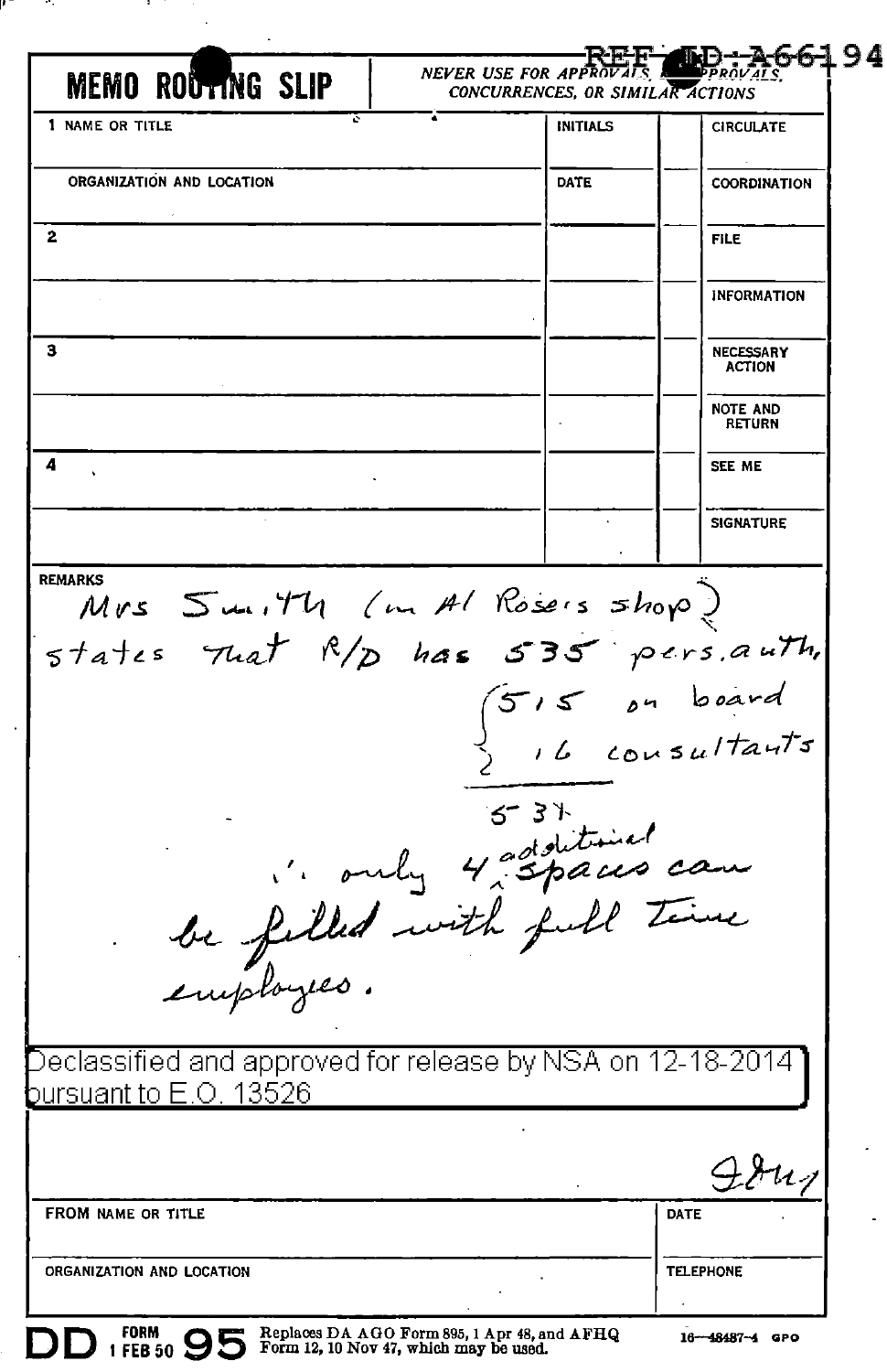**REF** ID:A66194



30

e e

302

T.G.Smith/mfk/60373

Submitted herewith is the R/D Consultant Roster for FY 1954.  $\mathbf{I}$ .

2. Salaries

The estimated total for salaries of the consultants for the fiscal year is \$36,000. This amount is included in the total personnel fund estimate for the fiscal year.

3. Travel

Based on available information the total expenditure for travel will be \$4,200, with approximately \$2,640 for transportation and the per diem is estimated at \$1,560. The total charge for the fiscal year amounts to 6.85% of the travel allotment.

.C. R. DEFTER Chief, Planning and Management Branch

| Inclosure<br>$R/D$ Consultants (WAE)<br>for $M$ 1954                                        |  |
|---------------------------------------------------------------------------------------------|--|
| $\overline{ }$<br>$\binom{2}{2}$<br>3021<br>cc:<br>$\sqrt{ }$ o incl<br>3012<br>31 33 4 556 |  |
| $\omega_{\rm{max}}$                                                                         |  |
| ---                                                                                         |  |
| $\cdots$                                                                                    |  |
|                                                                                             |  |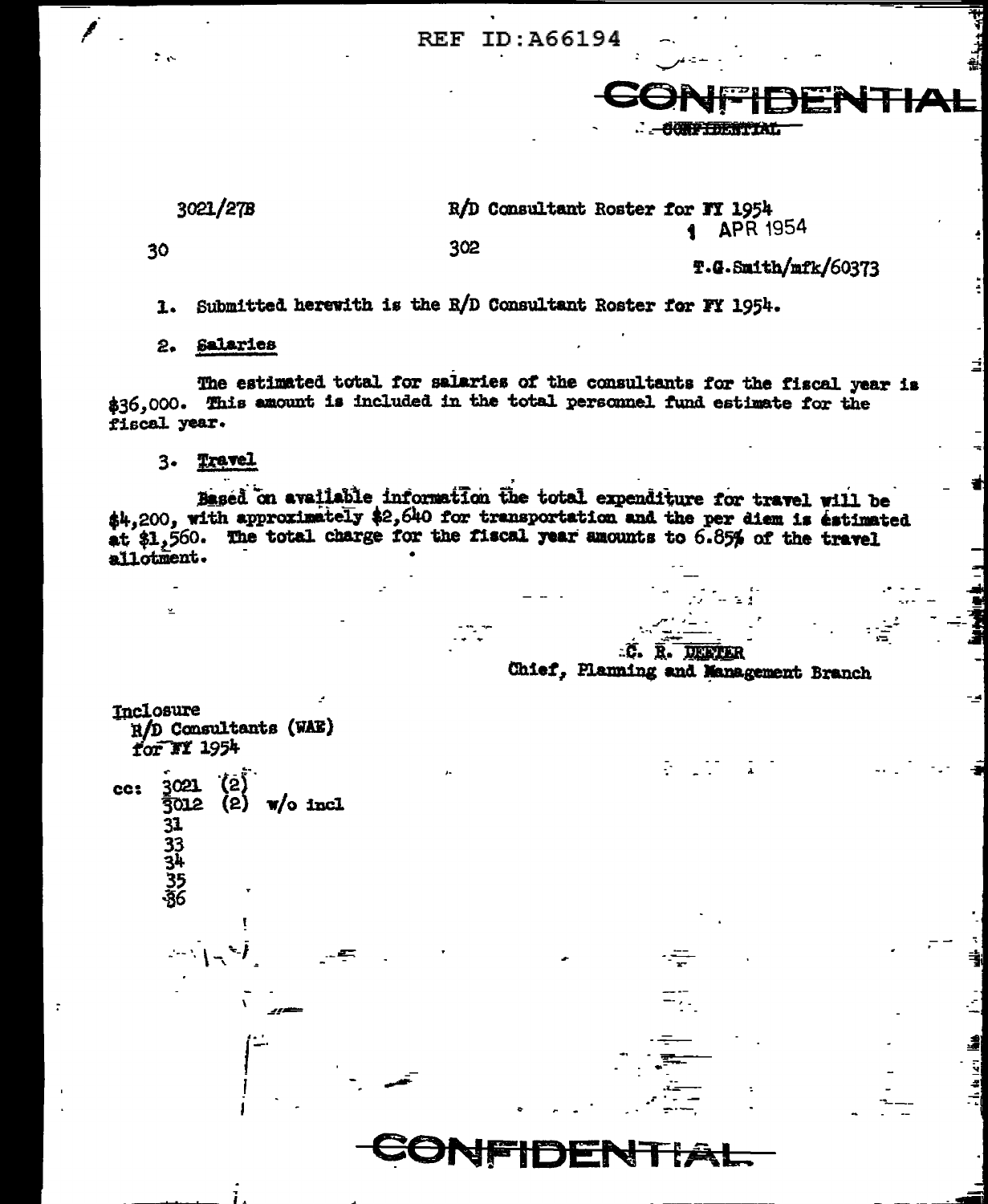**CONFIDENTIAL** 

## CONFIDENTIAL

R/D Consultants (WAE) for FY 1954

|     | Name and Address                               | Specialty                       | <b>Task</b>          | Assignment                                                     | <b>Estimated</b><br>Working Days<br>on Board |
|-----|------------------------------------------------|---------------------------------|----------------------|----------------------------------------------------------------|----------------------------------------------|
|     | 1. Prof. A. Adrian Albert<br>Chicago, Ill.     | Mathematician                   | 340-1000             | General Cryptologic Research                                   | 30                                           |
| 2.  | Prof. David H. Elackwell<br>Washington, D. C.  | Mathematician                   | 340-1000             | General Cryptologic Research                                   | 30                                           |
|     | 3. Mr. Dadley A. Buck<br>Boston, Mass.         | Computer Specialist             | 362-1106<br>352-7007 | <b>UHF</b> Research<br>High Speed Mass Data<br>Handling System | 45<br>檙                                      |
|     | 4. Prof. Stewart S. Cairns<br>Urbana, Ill.     | Mathematician                   | 340-1000             | General Cryptologic Research                                   | 20                                           |
|     | 5. Prof. Alfred H. Clifford<br>(Ilyndon, Mi.   | Mathematician                   | 340-1000             | General Cryptologic Research                                   | $10$ Expert                                  |
|     | 6. Mr. Arnold I. Dumey<br>New York, N.Y.       | Computer Specialist             | 352-7000             | General Development of Computers                               | 10                                           |
|     | 7. Prof. Andrew M. Glesson<br>Cambridge, Mass. | Mathematician                   | 340-1000             | General Cryptologic Research                                   | 30 $E_{Y}$ and                               |
|     | 8. Prof. Robert E. Greenwood<br>Austin, Texas  | Statistician                    | 340-1000             | General Cryptologic Research                                   | 10                                           |
| 9.  | Prof. Robert J. Lembert<br>Ames, Iowa          | Mathematician                   | 340-1000             | General Cryptologic Research                                   | 10 $\ell_{\chi}$ site                        |
| 10. | Mr. Donald H. Manxel<br>Cambridge, Mass.       | <b>Theoretical</b><br>Physicist | 331-5801             | Study of Radio Propagation                                     | 60                                           |



and a kind of the company of the distribution  $\alpha=1$  , and  $\alpha$ 

 $\sim 10^{-11}$ 

 $\lambda$  graves  $\lambda$  ,  $\lambda$  ,  $\lambda$